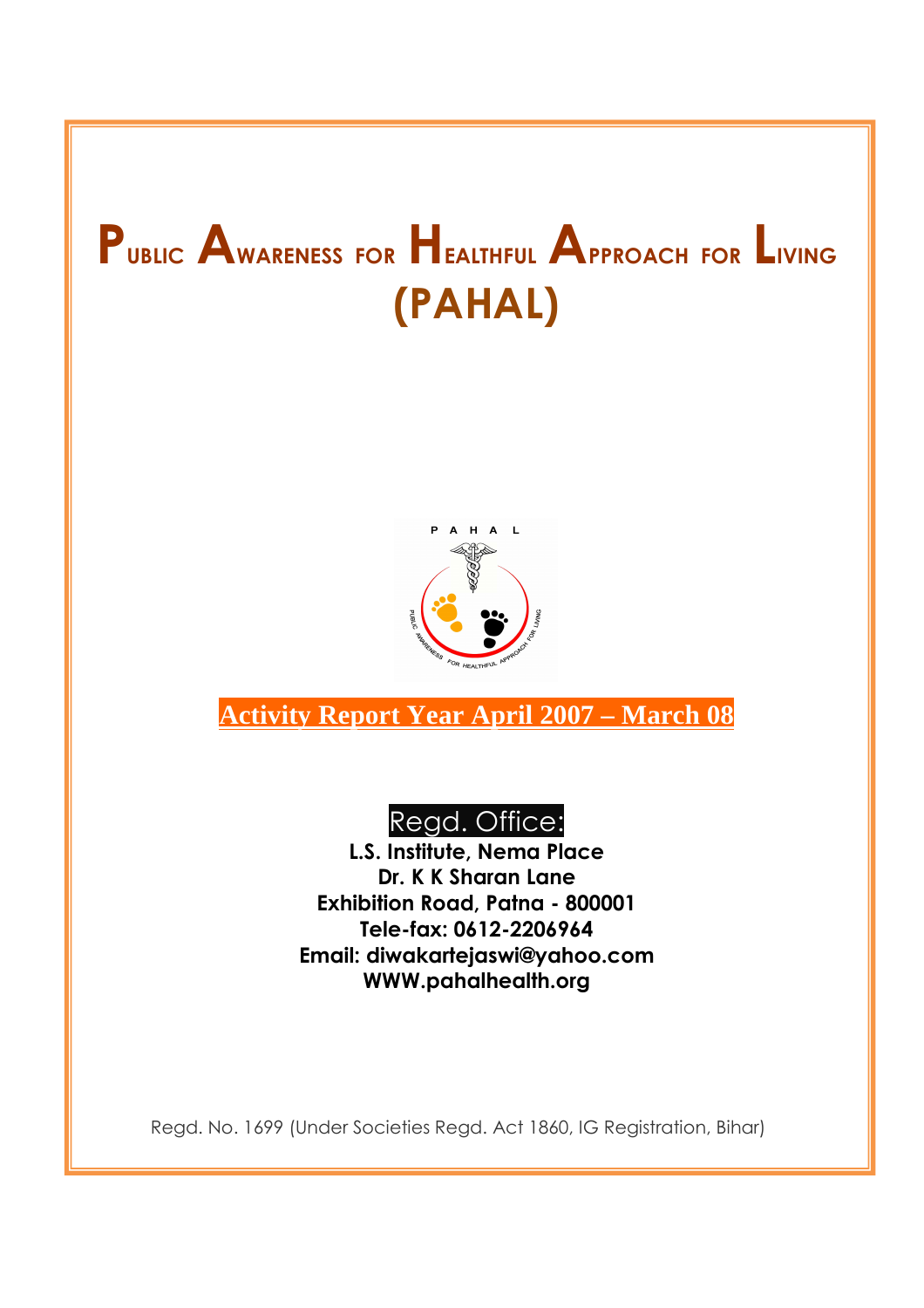**Public Awareness for healthful Approach for Living (PAHAL)** is a Patna, Bihar, India based recently registered non – profit organization working towards improving the health of the poorest people in Bihar, through health and developmental programs. We are a newly established multidisciplinary team who has been working in Bihar with expertise in the areas of public health, clinical medicine, health programmes and policy development, rural development and empowerment of the disenfranchised.

The global response to the HIV epidemic has thus far rightly targeted highprevalence regions of India for the past twenty years. As the epidemic has recently abated, new epicenters have been identified and have emerged for the spread of the virus. Due to the prevalence of several high-risk indicators, including wide-spread poverty, low economic growth, low literacy rates, dense population and high migration, the HIV epidemic is arising in the state of Bihar.

In response to this growing crisis, PAHAL is organizing HIV AIDS awareness camp and programmes along with general health camps in different parts of Bihar by itself and through its network partners. Our AIDS prevention programs effectively build awareness and bring about behavior modification in the atrisk public because they are sensitive to local culture.

Our plan is to cover the following major issues and areas in coming years:

- **Environmental Health:** Prevention and control of water-borne diseases by providing resources for water and sanitation, health and hygiene, education and training of women in the use of Oral Rehydration Therapy (ORT)
- **Maternal and Child Health:** Vaccinations for children and mother, maternal health care including family planning and reproductive health services, and the training of new health care workers.
- **Empowerment of women:** Education and vocational training. Vocational training were added in order to further empower the women and encourage them to assume leadership roles in their community.
- • **HIV/AIDS Control and prevention:** Awareness and Intervention programmes for truck drivers and associated workers in transport agencies, adolescent boys and girls, migrant population etc on HIV/AIDS.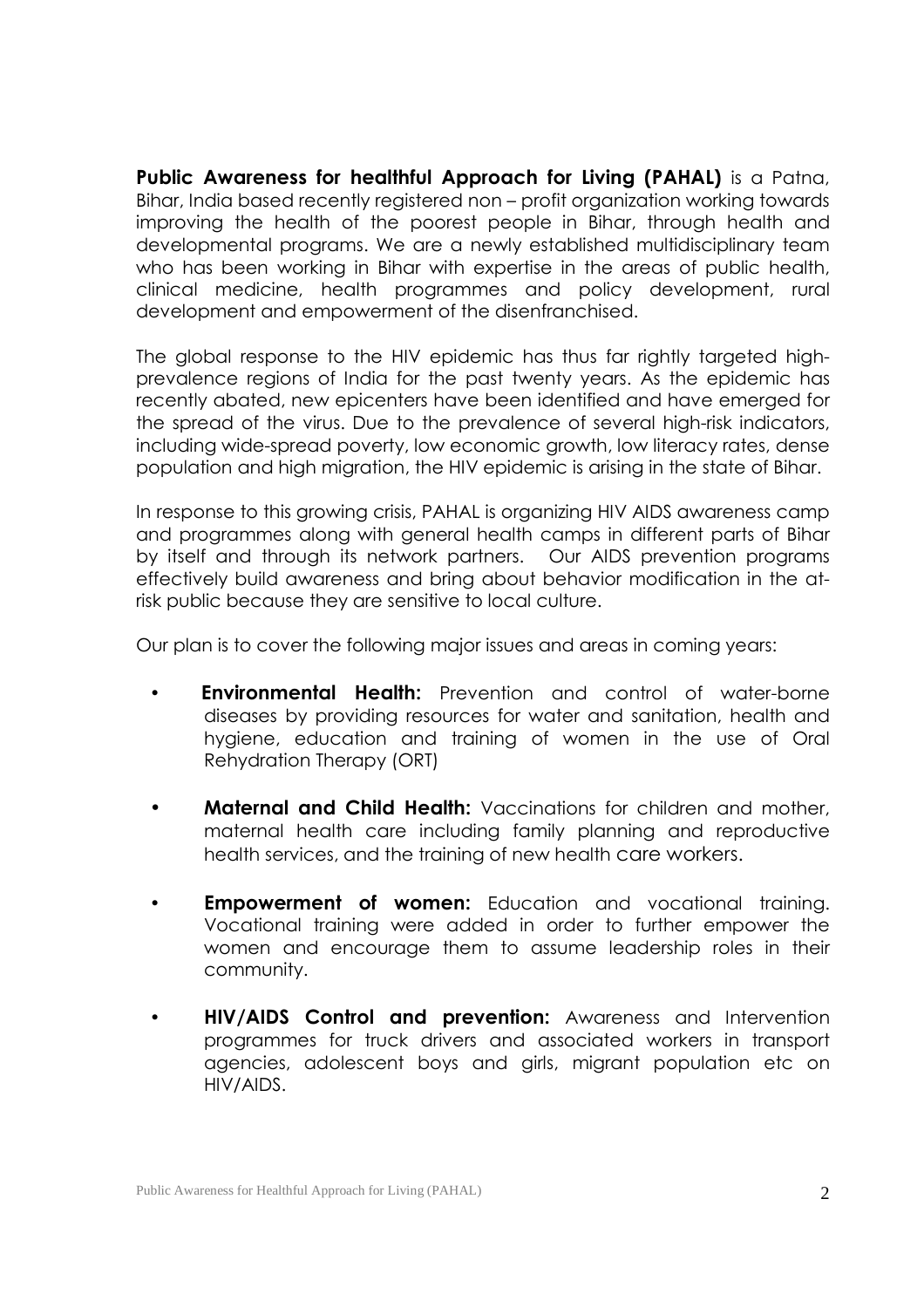- **Adolescent Reproductive Health (ARH):** To improve the demographic and reproductive health status of the community by changing the reproductive and sexual behavior of young adults both married and unmarried in the age group 12-25 years.
- **Hepatitis B Awareness Programme:** To make the community aware about Hepatitis B, through awareness programme.

## **Board Members of PAHAL**

## *President:*

Dr. (Mrs.) Kiran Sharan, MBBS, MD DCH

## *Secretary & Medical Director:*

Dr. Diwakar Tejaswi, MBBS, MCH, FCCP, Ph.D

## *Treasurer:*

Sri Anand Dwivedi - Senior Bank Officer

## *Members:*

 Dr. Himanshu Roy - MBBS, MD Sri Rakesh Dubey - Police Officer Sri Arjit Shashawat - IT Profesional Sri Santosh Kumar - Self Business

## *Patron:*

Mr. Sandeep Sinha – Director Business Development, Motorola, WA

## *Advisors:*

Mr. Raja Kumar – Vice President, MGL Americas Inc., CA, USA Mr. Vibhakar Yashaswi– B Tech (IIT Delhi), MBA (Florida State University) Mr. Sudhakar Tapaswi– B Tech (IIT Kanpur), MBA (Melbourne Business School)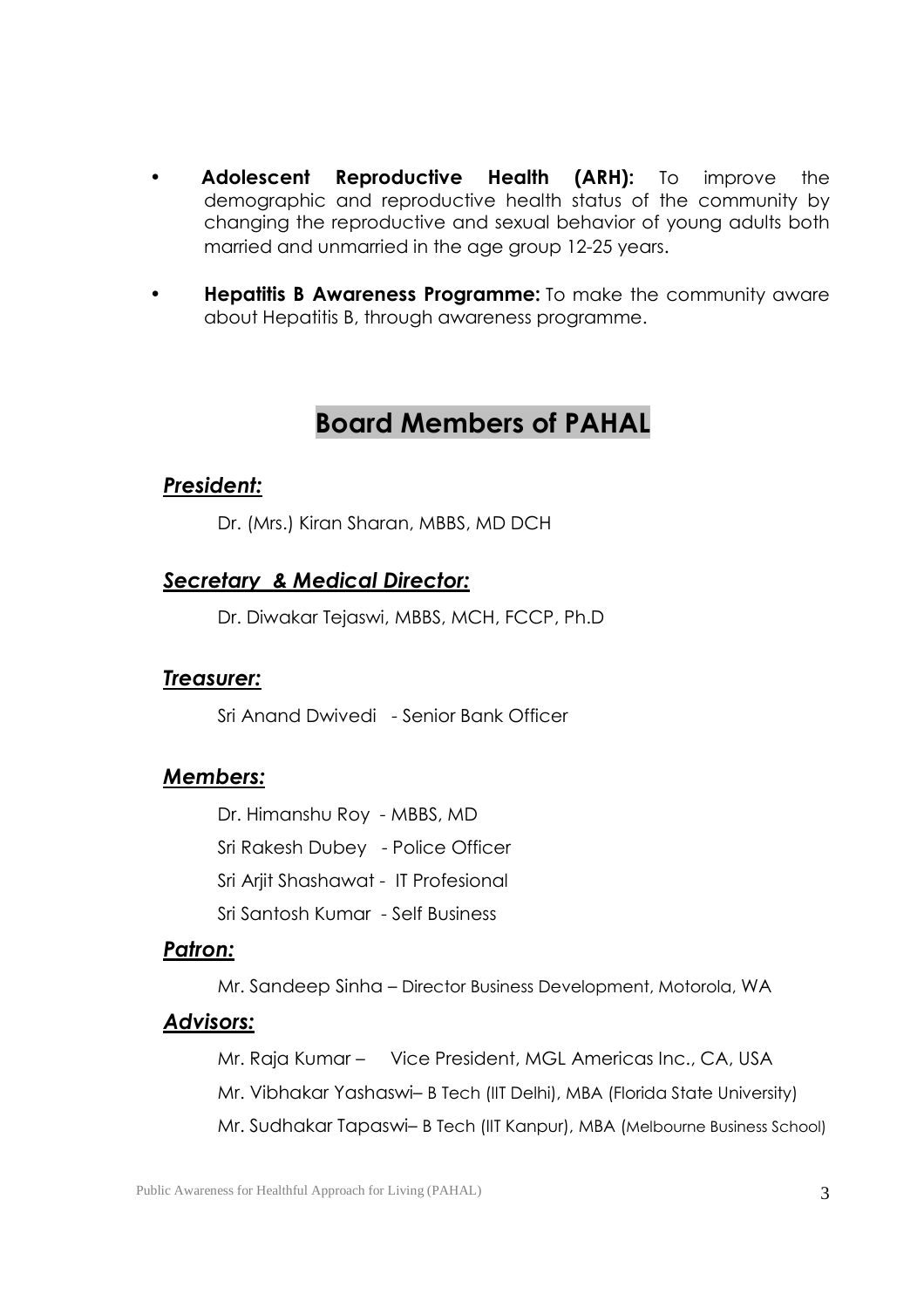# Activity Report (April 2007 – March 08)

## **Asthma Checkup Camp at Harinarayan Complex, Patna: (29th April**

**2007)** To mark the World Asthama Day About 35 patients were examined at an asthama screening camp organized under the banner of PAHAL. Dr Diwakar Tejaswi, Medical Director examined the patients.

> Hindustan Times, Patna Monday, April 30, 2007

#### **Asthma screening camp**

OF THE 35 patients examined at an asthma screening camp organised at Dr Diwakar Tejaswi's Clinic on Sunday to mark World Asthma Day, nine persons were found suffering from asthma. Dr Diwakar said 150 crore people across the globe suffered from breathing ailments. In India, five per cent of the population suffered from asthma, he added.

**Health Checkup Camp at Patna: (6th May 2007)** A free health checkup and Awareness camp for Blood Pressure and Blood Sugar was organized under the banner of PAHAL at Harinarayan Complex, Patna. Dr Diwakar Tejaswi, Medical Director PAHAL examined the patients and provided the free medicines to the patients. About 115 people were examined. Dr Kiran Sharan was also provided her kind support in organizing the camp.

## **Asthma Checkup Camp at Harinarayan Complex, Patna: (27th May**

**2007)** A free medical checkup of asthmatic patients was organized at Dr Tejaswi's clinic at Exhibition Road under the banner of PAHAL. About 32 people were examined.



**Health Checkup Camp at Patna: (17th June 2007)** A free health checkup and Awareness camp for Blood Pressure and Blood Sugar was organized under the banner of PAHAL at Harinarayan Complex, Patna. Dr Diwakar Tejaswi, Medical Director PAHAL examined the patients. About 110 people were examined.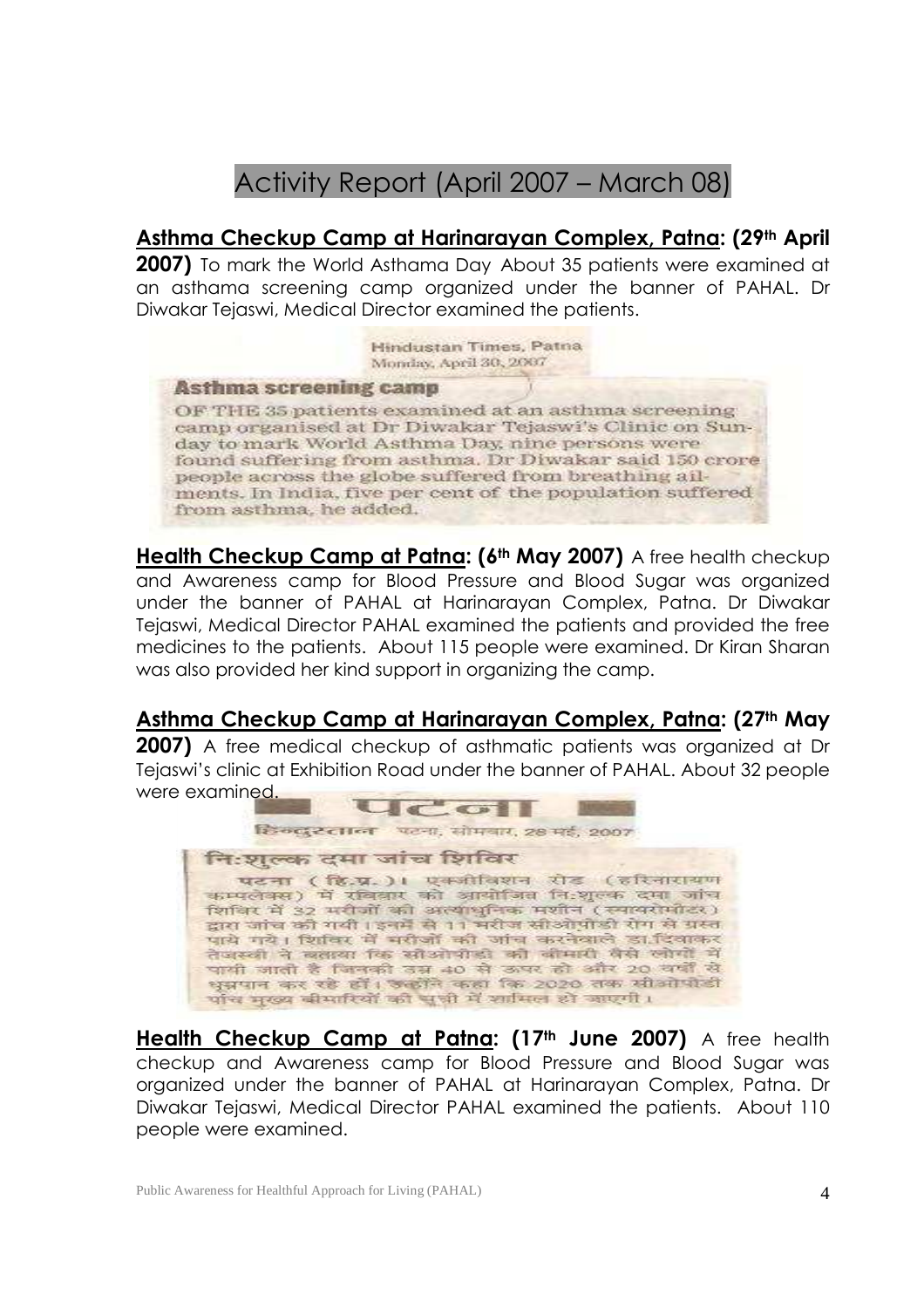**Health Checkup Camp at Patna: (2nd Sep 2007)** A free health checkup and Awareness camp for Blood Pressure and Blood Sugar, obesity and body mass index was organized under the banner of PAHAL at Harinarayan Complex, Patna in collaboration with Rotary Patliputra. About 150 people were examined.

**Health Checkup Camp at Patna: (30th Sep 2007)** A free health checkup and Awareness camp for Heart, Blood Pressure and Blood Sugar, obesity was organized on the eve of World Heart Day under the banner of PAHAL in collaboration with Rotary Club of Patliputra at Harinarayan Complex, Patna. Dr Diwakar Tejaswi, Medical Director PAHAL examined the people. About 55 people were examined.<br>वैनिक जागरण पटना, 1 अक्टूबर, 2007

#### निःशल्क जांच शिविर का आयोजन पटना : विश्व इदय रोग दिवस के अवसर पर रविवार को पहल एवं रोटरी क्लब आफ पाटलिपत्रा की तरफ से डा. दिवाकर तेजस्वी के विलमिक में निःशल्क जांच शिविर का आयोजन किया गया। जांच PRINCIPOBLIC AWARENTS HFU.L  $-20.225$ शिविर में लगभग 55 लोगों के इदय, **TAE** मोटापा, और रक्तचाप की जांच की लेखा ३ ATIPIN गई। इस अवसर पर डा. दिवाकर ने **THE PERSON** बताया कि भारत में इदय रोग महामारी की तरह फैल रहा है और 2015 तक हृदय रोग भारतीय के मृत्यु दर का प्रमुख कारण होगा। उन्होंने बताया कि धुम्रपान, मोटापा, तनावपूर्ण जिंदगी आदि हृदय रोग के

मुख्य कारण हैं। वहीं रोटरी क्लब आफ पाटलिपुत्रा के अध्यक्ष अनिल सराफ ने कहा कि इस तरह के जागरूकता शिविर का आयोजन भविष्य में भी किया जायेगा।

**Health Checkup Camp at Patna: (17 Oct 2007)** A free health checkup and Awareness camp for Blood Pressure and Blood Sugar, obesity and body mass index was organized under the banner of PAHAL and incollaboration with Rotary Patliputra at Harinarayan Complex, Patna. About 100 people were examined.

**Health Checkup Camp at Patna: (25th Nov. 2007)** A free health checkup and Awareness camp for asthma was organized jointly by PAHAL &Rotary Patliputra at Harinarayan Complex, Patna. About 32 people were examined.



## दमा की मुख्य वजह धुम्रपान: डा दिवाकर

पटना : रोटरी क्लब आफ पटना एवं पहल द्वारा डा दिवाकर तेजस्वी के किसनिक में नि:शुरुक दमा जांच शिविर का आयोजन किया गया. इस मौके पर डा तेजस्वी ने कहा कि दमा की मुख्य बजह धूम्रपान है इसका पहला उपचार है घूम्रपान बंद करना उन्होंने बताया कि आज विश्व में 150 करोड़ लोग सांस की बीमारियों से परेशान हैं, केवल भारत की जनसंख्या के 2 से 5 प्रतिशत लोग इस बीपारी के शिकार हैं. कैंप में 32 मरीजों के फेफड़ों की जांच की गयी, जिसमें 11 मरीजों में सीओपीडी के लक्षण पाये गये. इस मौके पर राज्यी से आरके जयसवाल, एनके अग्रवाल,सुबोध जैन, सच्चिदानंद ,बिगेद चौधरी सहित कई लोग बौजूद थे.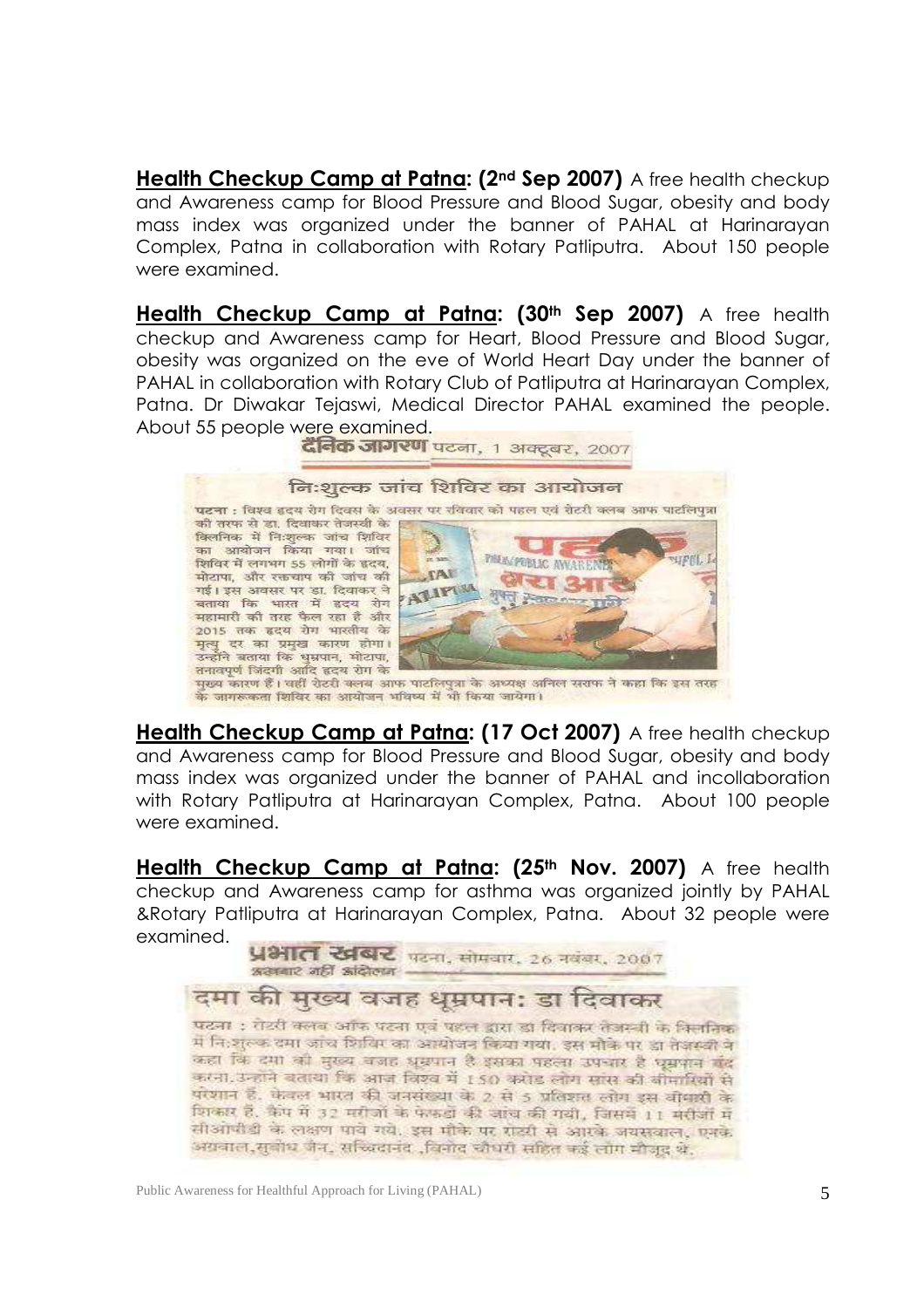**Health Checkup Camp at Patna: (9th Dec 2007)** A free health checkup and Awareness camp for Blood Pressure and Blood Sugar, obesity was organized under the banner of PAHAL at Harinarayan Complex, Patna. Dr Diwakar Tejaswi, Medical Director PAHAL examined the people. About 55 people were examined.

**Health Checkup Camp at Patna: (23rd Dec 2007)** A free health checkup and Awareness camp for Blood Pressure and Blood Sugar was jointly organized by PAHAL and Gramin Vikas Samiti at Harinarayan Complex, Patna. Dr Diwakar Tejaswi, Medical Director PAHAL examined the people. About 57 people were examined.



**Asthma Checkup Camp at Patna: (6th Jan 2008)** A free Asthma checkup camp was organized under the banner of PAHAL. About 42 patients were given free of cost treatment for Asthma. And also free medicines were distributed among the patients. On this occasion Dr Tejaswi, Medical Director PAHAL made the people aware about the respiratory infection.